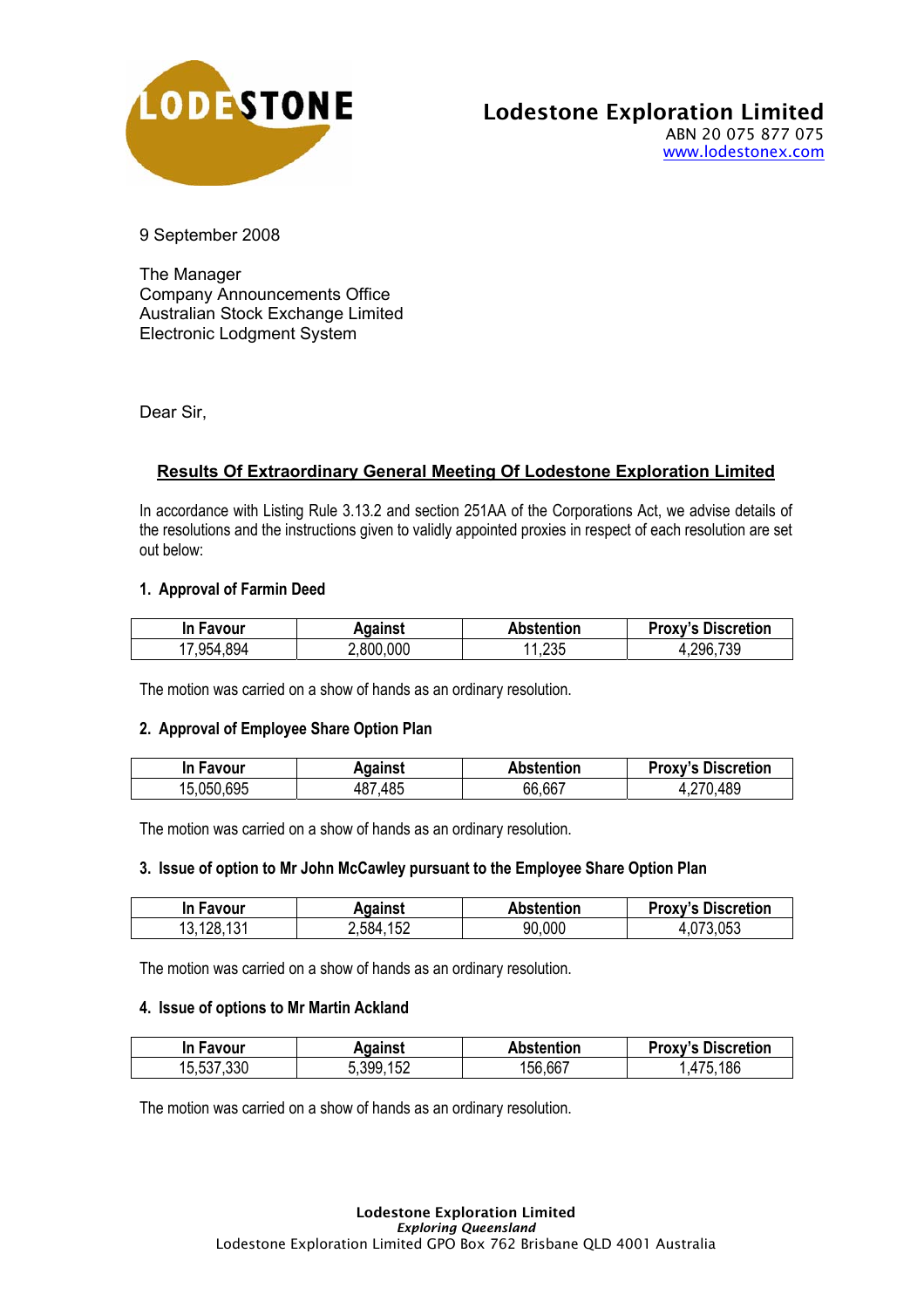## **5. Issue of Options to Mr Greg Baynton**

| In Favour  | Against   | <b>Abstention</b> | <b>Proxy's Discretion</b> |
|------------|-----------|-------------------|---------------------------|
| 15,303,227 | 5,399,152 | 90,000            | 4,073,053                 |

The motion was carried on a show of hands as an ordinary resolution.

#### **6. Issue of options to Mr Bill Stubbs**

| In Favour  | Aqainst   | <b>Abstention</b> | <b>Proxy's Discretion</b> |
|------------|-----------|-------------------|---------------------------|
| 15,500,663 | 5,399,152 | 90,000            | .053                      |

The motion was carried on a show of hands as an ordinary resolution.

## **7. Issue of options to Mr Lance Grimstone**

| In Favour  | Against   | <b>Abstention</b> | <b>Proxy's Discretion</b> |
|------------|-----------|-------------------|---------------------------|
| 15,500,663 | 5,399,152 | 90,000            | 1,073,053                 |

The motion was carried on a show of hands as an ordinary resolution.

### **8. Ratification of previous share issues**

| In Favour  | Against | <b>Abstention</b> | <b>Proxy's Discretion</b> |
|------------|---------|-------------------|---------------------------|
| 18,320,782 | 450,000 | 146,667           | 4,296,739                 |

The motion was carried on a show of hands as an ordinary resolution.

### **9. Placement to Mr Martin Ackland**

| In Favour  | Against   | <b>Abstention</b> | <b>Proxy's Discretion</b> |
|------------|-----------|-------------------|---------------------------|
| 15,673,565 | 5.180.000 | 213,334           | 186<br>.475               |

The motion was carried on a show of hands as an ordinary resolution.

## **10. Placement to Mr Greg Baynton**

| In Favour        | Against  | <b>Abstention</b> | <b>Proxy's Discretion</b> |
|------------------|----------|-------------------|---------------------------|
| 227<br>15,428,22 | .180.000 | 157,902           | 4,099,303                 |

The motion was carried on a show of hands as an ordinary resolution.

## **11. Placement to Mr John McCawley**

| In Favour  | Aqainst   | <b>Abstention</b> | <b>Proxy's Discretion</b> |
|------------|-----------|-------------------|---------------------------|
| 13,138,131 | 2,480,000 | 157,902           | 4,099,303                 |

The motion was carried on a show of hands as an ordinary resolution.